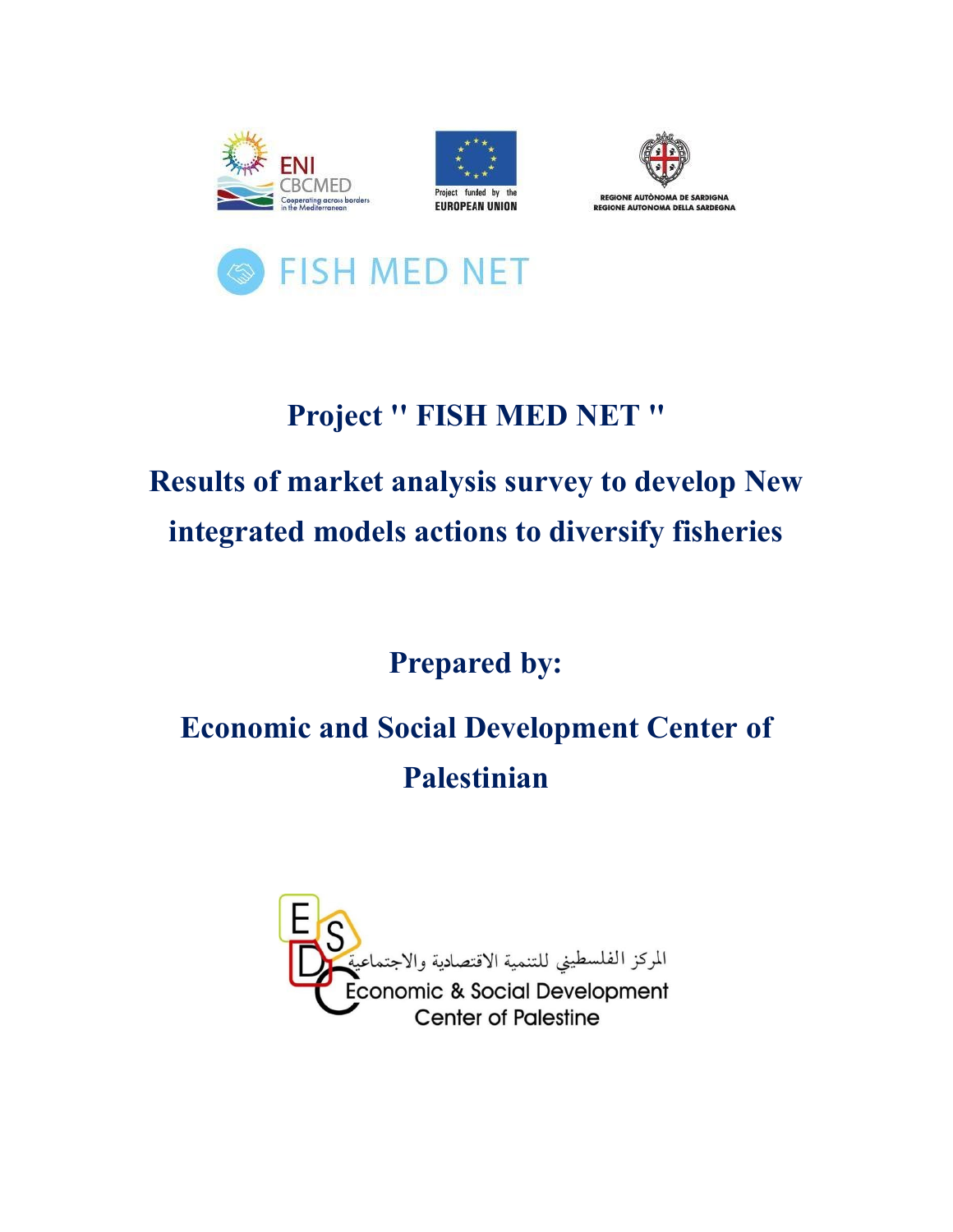## **May, 2021**

| <b>Document information</b>                        |                          |  |  |  |
|----------------------------------------------------|--------------------------|--|--|--|
| Deliverable code                                   | Activity 3.1.2 (A 3.1.2) |  |  |  |
| Deliverable title                                  | Market Analysis          |  |  |  |
| <b>Activity code</b>                               |                          |  |  |  |
| <b>Activity title</b>                              |                          |  |  |  |
| <b>Component code</b>                              |                          |  |  |  |
| <b>Component title</b>                             |                          |  |  |  |
| <b>Responsible for</b><br>drafting the<br>document | Jamal                    |  |  |  |
| <b>Version</b>                                     |                          |  |  |  |
| Date                                               | 09/05/2021               |  |  |  |

| <b>Version</b> | <b>Date</b> | <b>Author</b>      | <b>Description of changes</b> |  |
|----------------|-------------|--------------------|-------------------------------|--|
| 1.0            | 09/05/2021  | Jamal Burnat       | First draft                   |  |
| 1.1            | 11/05/2021  | Enrico M. Andreini | <b>Technical Edits</b>        |  |
| 1.2            | 30/05/2021  | Jamal Burnat       | Respond to feed               |  |
|                |             |                    |                               |  |
|                |             |                    |                               |  |
|                |             |                    |                               |  |
|                |             |                    |                               |  |
|                |             |                    |                               |  |
|                |             |                    |                               |  |
|                |             |                    |                               |  |
|                |             |                    |                               |  |
|                |             |                    |                               |  |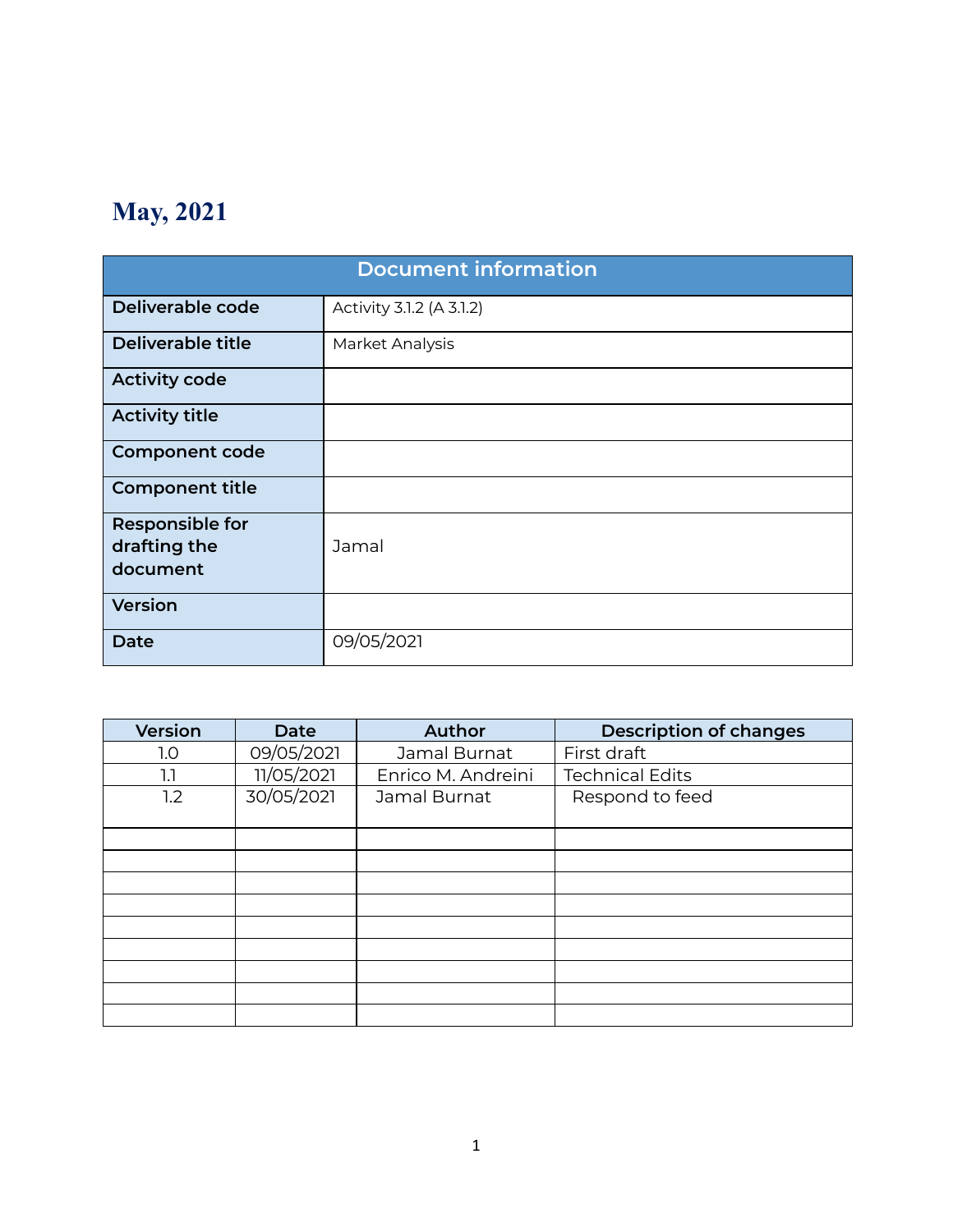#### **1.** Introduction

Over the last decades the fishing industry within the Mediterranean basin have suffered from overfishing efforts, causing fishing industry. As a consequence a noticeable decrease in the fisheries sustainable yield was recorded, along with a low economic performance (revenues and employment rates) on dependent sectors. Despite this, the fisheries sector still plays a major role in the local economy of Mediterranean countries, by diversifying stakeholder's main activity with other sectors such as fishing tourism, marine environmental services, fish heritage, educational programs, innovation and value added chain. Fishery Mediterranean Network (FISHMEDNET) project was developed as a response in order to strengthen the fisheries sector by providing the necessary tools for stakeholders in the sector to develop and innovate new products and services offered, build new joint business models to diversify fisheries, strengthen the capacities and encourage public authorities for sustainable development in the fishing sector. The FISH MED NET project is a joint effort among five Mediterranean partnered countries (Corsica, Italy, Tunisia, Lebanon and Palestine) in which all are in charge of specific roles in four different Work Packages (WP). This Market Analysis (referred to Activity A.312) is part of the third work package (WP3), which mainly aims to:

- 1. Evaluate existing fishery diversification activities and cluster them into groups for each country
- 2. Perform an analysis on the business potential opportunities per cluster per country.
- 3. Select those clusters that can be ameliorated with this project.
- 4. Create a business agreement to be signed by each partnered country.

This document is a continuation of the previous activity Census of Best Practices (A.311) in which data was gathered from primary sources (i.e. fishers and fish cooperatives) and will be followed by standardizing them into more detailed Business Models (A 3.1.3), support the network between the MSMEs active in those fishery diversification activities through Platforms (A 3.1.4) and Business Alliances (A 3.1.5). The project will then support those enterprises through Trainings (O3.2), Participation in international Fairs (O3.3) and Counseling desk (O3.4).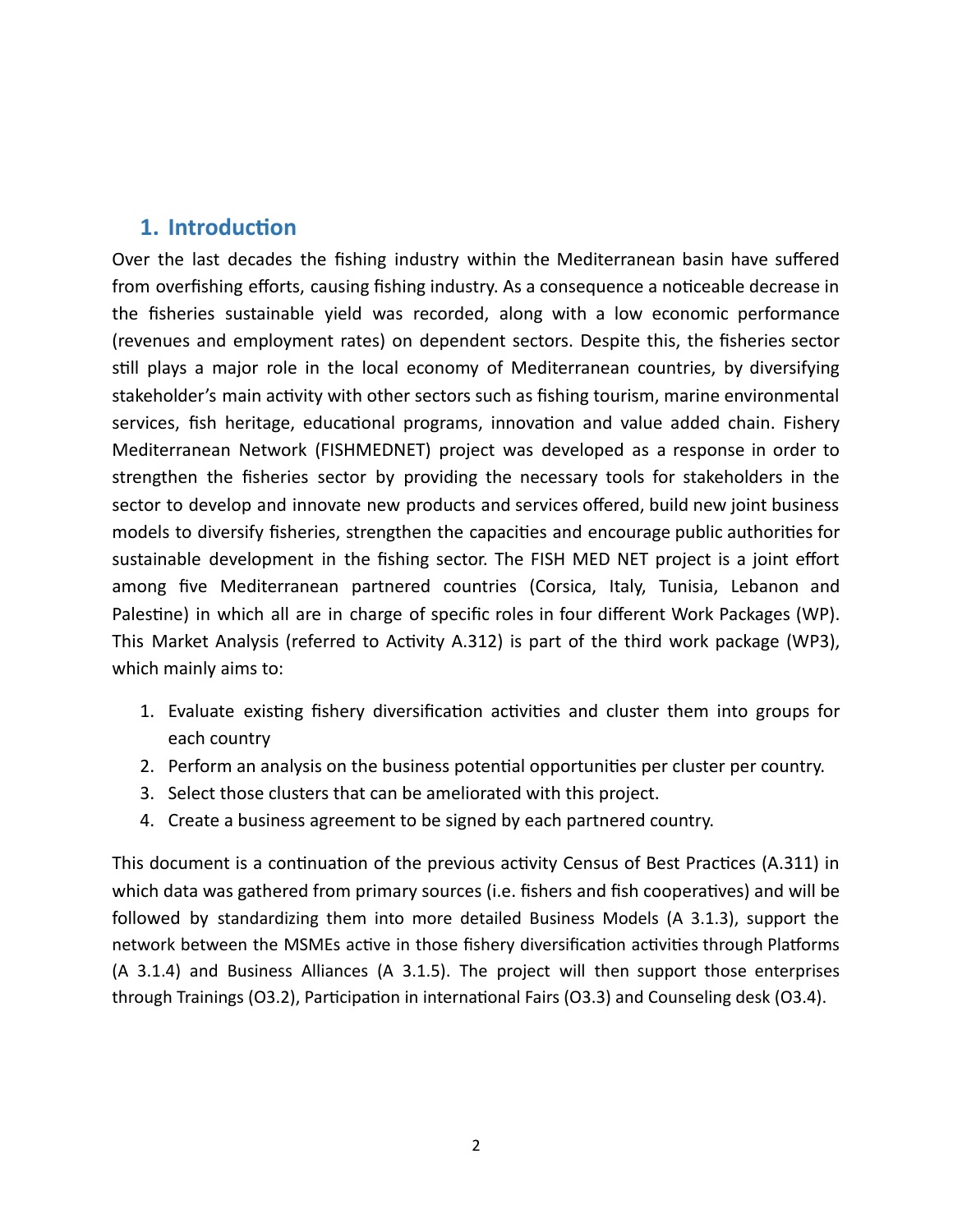## **2. Methodology Used to collect data**

In order to achieve the primary goal of analysing the current fishery-related activities for each country Economic and Social Development Center of Palestine (ESDC) developed and followed the methodology listed here below:

- 1. Review the existing literature on the fisheries sector and integration processes with other economic sectors such as tourism, education, etc.
- 2. Developed data collection tools in the form of interviews organized by ESDC staff.
- 3. Presented the data collection tools that have been developed for FISH MED NET partners
- 4. Gathered the revised and modified data collection tools to suit the conditions and capabilities of their respective countries.
- 5. Data collection tools addressed a set of questions that all partners agreed upon, more specifically investigated:
	- a. The main economic activities practiced within the fisheries sector,
	- b. Obstacles to doing business within the sector,
	- c. Most important opportunities and challenges facing the sector,
	- d. Role of civil organizations and institutions in the sustainability and development of the sector,
	- e. Necessary training programs for workers in the sector and,
	- f. New ideas in the area of the fisheries sector.
- 6. Necessary precautions due to the Coronavirus-19 pandemic were adopted for data collection. In fact, when face-to-face interviews were not possible, interviews with stakeholders in the fishery sector were conducted either using a program called Kobo Toolbox, or through the use of online interviews. Data was recorded, analyzed and reported in the results section.
- 7. The total number of interviews carried out among all partners was 188. Table 1 reports the findings:

Table (1): The number of interviews carried out according to the country and the targeted sector

| The state | Fish      | Education | Food     | Tour     | Total |
|-----------|-----------|-----------|----------|----------|-------|
|           | operators | and       | Industry | Operator |       |
|           |           | Formation |          |          |       |
| Italy     | 20        | q         | 13       |          | 49    |
| Corsica   | 4         |           |          |          | 10    |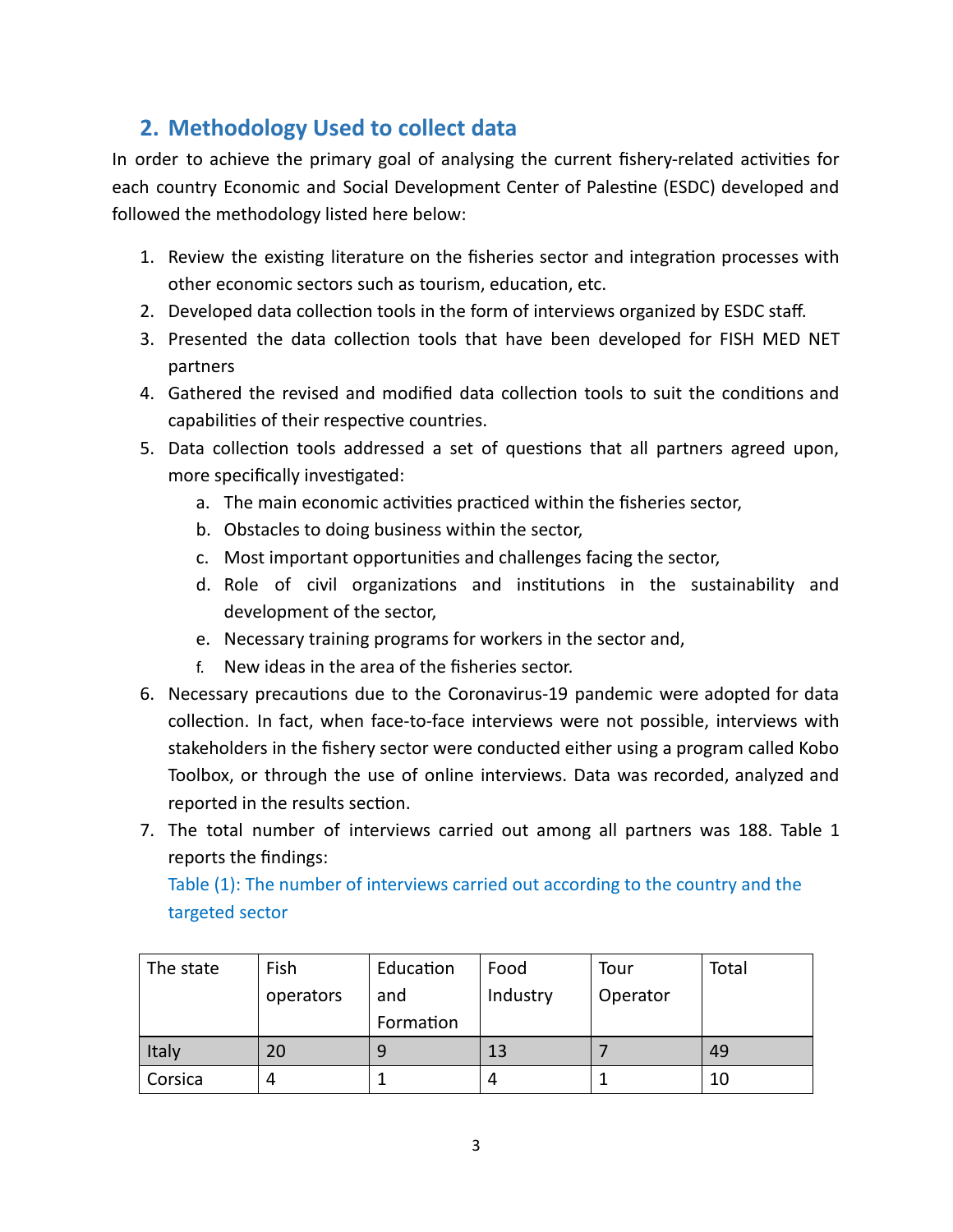| Lebanon   | О  |    |    | 13 | 28  |
|-----------|----|----|----|----|-----|
| Tunisia   | o  |    |    |    | 29  |
| Palestine | 30 |    | 30 | 10 |     |
| Total     | 66 | ۷b | 58 | 38 | 188 |

- 8. After completing the data collection, it was organized as a database on an Excel spreadsheet for the analysis stage.
- 9. The data analysis stage reviewed all interviews and compiled them country with percentages and frequencies. as a SWOT analysis.
- 10. The matrices for the business models included in the survey were then finalized and the observations were amended by the project staff and approved by the ESDC.
- 11. A final report was then produced and shared with all partners.
- **12. Data collection period:**

The data collection period started from mid-October for the year 2020, and extended to the end of January 2021. It is important to underline that the data collection did suffer from delays in collecting data by partners due to the continuous governmental imposed closures, in order to limit the spread of the Corona pandemic in the target countries within the activities of the project. FISH MED NET.

## **3. Results**

In this the main results of the survey are presented by partner country and sector:

#### **▪ Italy**

The project team in Italy carried out 49 interviews in the four target sectors within the activities of the project FISH MED NET. In order to come up with appropriate business models that can be applied economically, the following is a presentation of the results of the Italian partner by sector:

*I. Tourism Sector - Recreational Fishing (Pescatourism)*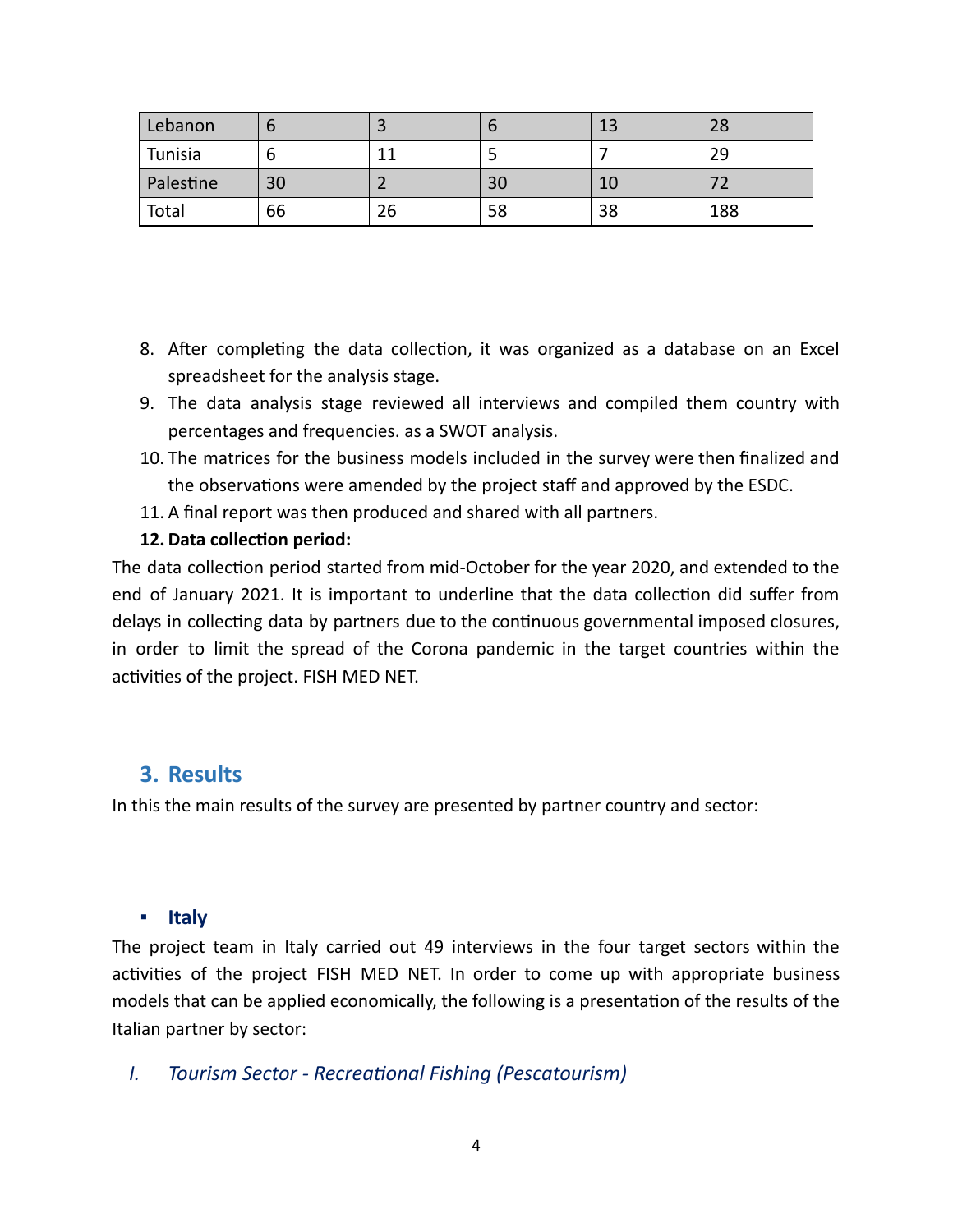Tourism is an important sector within the small-scale fisheries industry, especially in the field of operating tourist boats for fishing. The results of the interviews carried out during the survey showed that the tourism sector is one of the priority sectors in employment, with a rate of 67.4%. The results of the interviews indicated that there is a high demand for this type of tourism from tourists and students, and that the growth rate reached 30% compared to previous years. Despite the presence of the demand, there are some weaknesses that must be worked on, such as: 1) lack of knowledge of foreign languages, 2) the inability of workers in this sector to access financing institutions to support pioneering and new ideas in this sector, 3) lack of marketing and promotional expertise of those working in this sector.

## *II. Food industries sector - A fish restaurant across Internet With delivery service*

The results of the interviews indicated that the direct sale of fish through the use of the internet (via social media) comes in second place, with a rate of 47.1%. The most important strengths that support this idea are: 1) the demand by customers for fish products, and 2) the availability of the appropriate platforms for marketing and promotion mechanisms through internet and social media for selling and promoting services provided by the restaurant operators. The weaknesses facing the proposed restaurant business model, is the lack of funding centers to support this type of idea, along with insufficient experience in e-marketing among workers. Other challenges regarding the restaurant business, is to get rid of illegal fishing, lack of sustainability requirements, complex bureaucratic procedures, lack of transparency, restrictions on the movement of operators due to Coronavirus pandemic, logistical chain supply from sea to seller/consumer, competition from new actors in the sector (even with declining fish catch) and the absence of labor regulations and legislation, especially in the Sardina region.

#### *III. Education sector*

One of the most important components that would benefit the small-scale fisheries sector would be to invest more efforts in promoting educational programs that would benefit stakeholders in learning more about fishery related activities.

In fact, results gathered from the survey indicated that the fisheries educational services are ranked third in terms of importance (29.4% of interviewees responses). The comments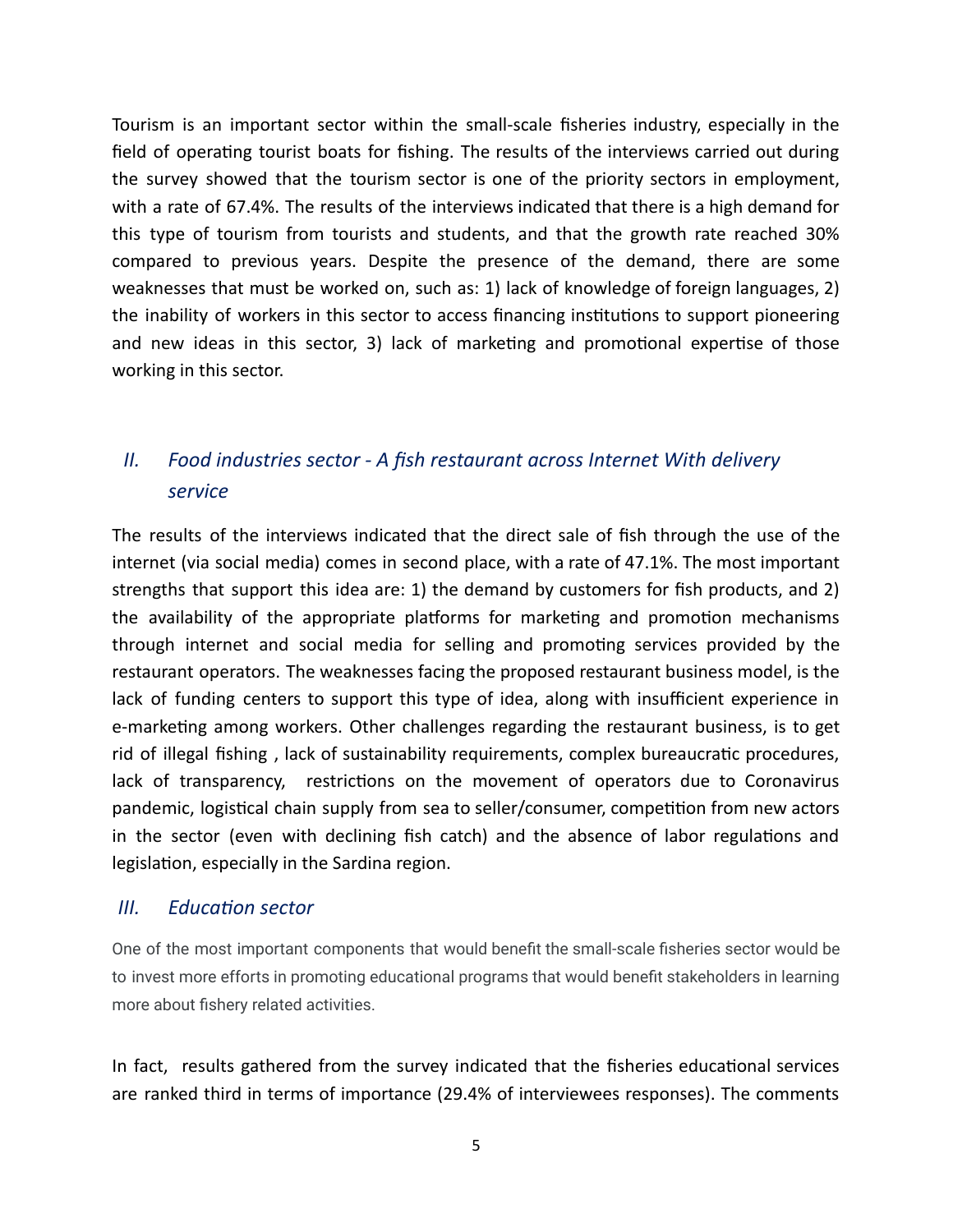associated with this response indicated that it could benefit from more improvement, more specifically individual responses remarked that there was a need for educational services for students (across all ages) related to fishery subjects. Other comments directed the attention to the level of support, or lack thereof, from government, local and international institutions. Some of the weaknesses brought forth by the respondents, regarding the educational sector, relate to the fishermen's limited ability in staying at par with the educational topics linked to SSF. The awareness of sustainable fishing, among fishermen to ensure economic sustainability, along with limited knowledge of foreign languages on the part of fishermen was another cause of concern among interviewees mentioned in multiple occasions. Other respondents mentioned that financial institutions provide little, or no economic support for educational projects, which may in the long run affect the economic sustainability of the SSF related activities.

#### **▪ Corsica**

A total of 10 interviews were carried out by the project staff in Corsica . In the following paragraphs the results of the interviews carried out by the surveyors are presented by sector.

#### *I. Tourism sector - boats Tourist For sea fishing trips*

With a rate of 53.8% fishing trips make for an important economic diversification strategy for fishers and fisher cooperatives related to the tourism sector in Corsica. One of the main reasons that contribute to such a high demand within the tourism sector is the annual number of visiting tourists during the summer season averaging around 3 million visitors. The results gathered demonstrate that there is a 7% annual growth in the demand for fishing trips, complemented by an increase in the level of income reaching up to 60 euros per person. Respondents have expressed a strong interest coming from local actors (Organizations the hunt, and local authorities responsible for tourism, and Environment Authority) to further develop this activity, by participating in European funded projects as a viable means of sustainable recreational fishing for tourism.

Despite the importance of this business cluster, there are some issues that require attention in order to ensure the sustainability of the economy in this sector. One of the most predominant issues reflects the generational change, where those currently involved in these sectors the average age peaks at 50 years. Another issue that causes friction in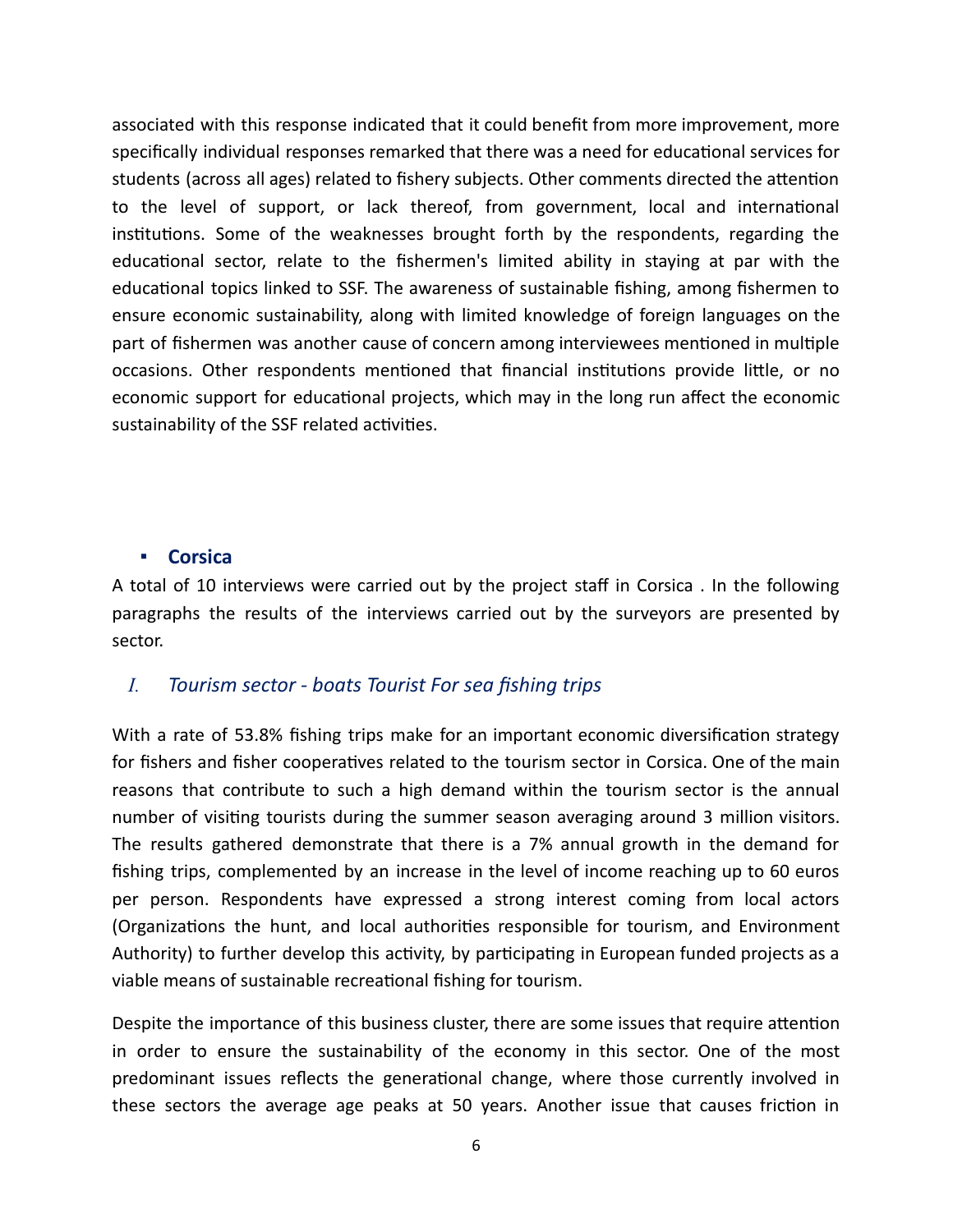advancing the local economy is the link, or lack of, with consumers supporting fishing trips such as hotels and restaurants. Finally, exacerbating the previous two issues is the combination of 1) seasonality of fish, especially during the summer period, along with the 2) regulatory limits imposed by the law. The challenges faced by this activity are ultimately the combination of: 1) lack of interest from the national authority to develop such activity, 2) climate change affecting the seasonality of fish, and 3) arduous licensing regulations, along with 4) recently imposed restrictions due to COVID-19"

#### *II. Food industries sector - A store that sells finished marine products*

The demand for marine products was recorded in the interviews and revealed a picture that typically rises during the summer period with the influx of tourists in the area. This is second in terms of importance after the tourism sector, with a rate of 46.2%. It was also noted that there can be an integrative relationship between the tourism sector and the food industry sector, as there is a possibility to open new markets for marine fish products, especially for local schools where fish products can be provided as a dietary supplement. The shortcomings for this activity can be summarized as follows: 1) seasonality of the products (aggravated by the high demand during the summer period), 2) lack of training programs required to develop this type of business, especially in the field of preparing ready-made seafood, and 3) limited resources available to sell marine products. These results indicate that resources and efforts needed to boost the production of fish as a way to create a more efficient and economically-environmental sustainable management of the available fish resources.

#### **▪ Lebanon**

The project team in Lebanon carried out 28 interviews in order to come up with economically viable business models that can be implemented within FISH MED NET . The following are the results of the interview survey per sector:

#### *I.* Tourism sector - recreational fishing trips

Tourism sector is one of the most important economic sectors operating in Lebanon as it accounts for a GDP rate ranging from 20% to 25%. Among all tourist activities, leisure fishing trips are considered one of the important activities related to fisheries in terms of operation and priority, (67% of interviews relate to this), as it provides fishers with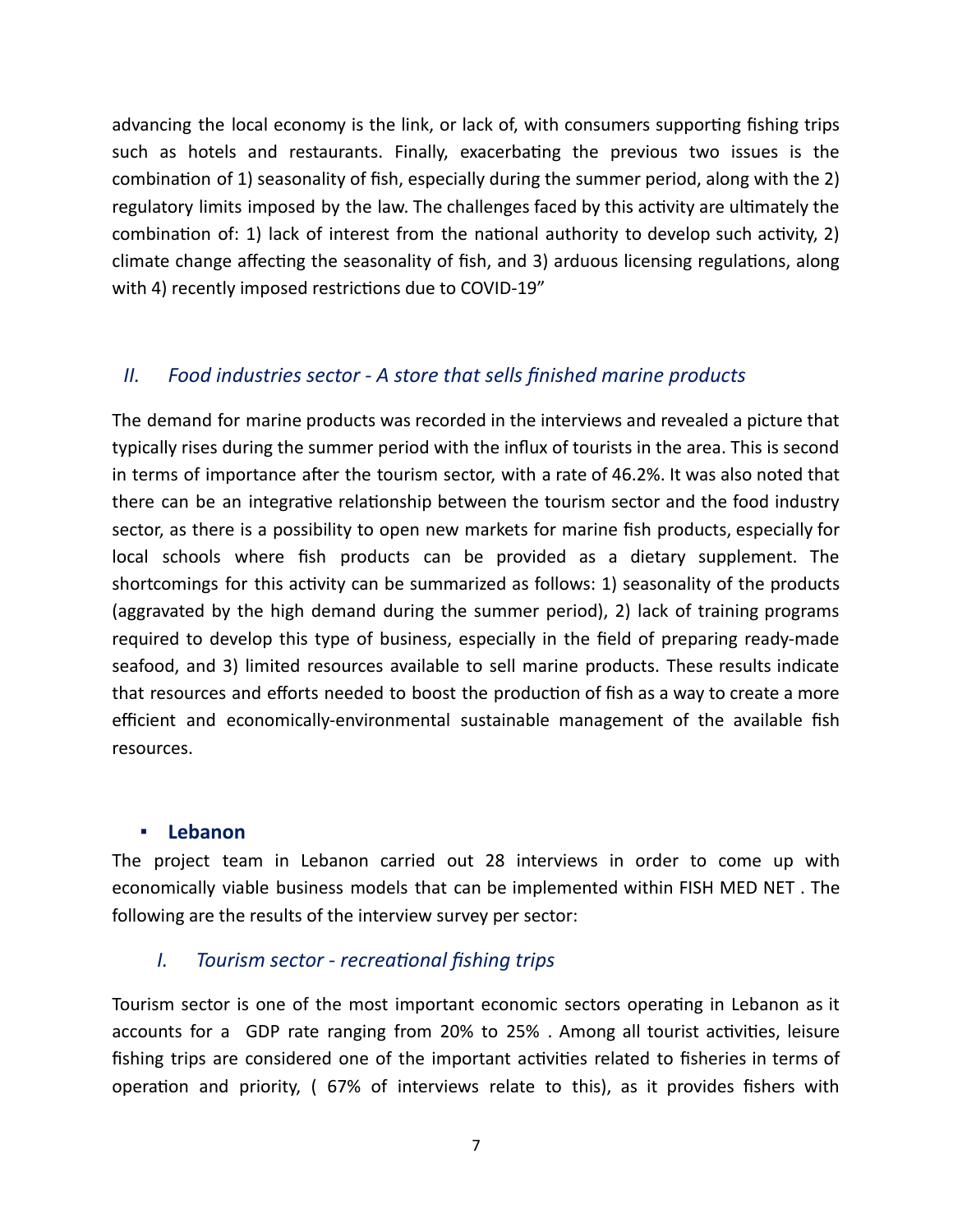additional income. This is further reinforced by an increase in demand for recreational fishing services by local and foreign fishing enthusiasts. Compared to last year, it provides the appropriate skills and capabilities among workers in order to operate recreational fishing trips to meet customers' desire. Providing the appropriate promotional means available to advertise the services of recreational fishing trips would increase the competitive advantages to this activity.

Despite its economic importance, the leisure fishing sector In Lebanon, faces some challenges that limit its development: 1) small boat size (average capacity of 6 people), 2) high maintenance operational costs for boats (fuel, fishing equipment, maintenance). 3) Appropriate financing (especially for infrastructure development), 4) Obtaining licenses and permits from the competent authorities, 5) Overfishing and pollution, and 6) Lack of adequate laws and regulations to support the leisure tourism sector. At the same time, the political and economic instability in Lebanon, further has also affected this activity.

### *II. Education sector - an educational center for training and research*

The fisheries education sector comes in second place in terms of priority, with a percentage of 33% according to the results gathered from the survey and suggest that an educational center for training and research in the field of fisheries sector would gain attention from academic institutions at a local and international level. This would allow it to provide high-quality educational services, especially to cooperatives and unions working in the field of fisheries, as well as be a center of research for marine sciences. Respondents expressed the challenges faced by the fisheries educational activities, as: 1) low promotional and marketing efforts, 2) fishers lack interest in innovation (prefer traditional fishing practices).

#### **▪ Tunisia**

The project team in Tunisia carried out 29 interviews in the four business clusters identified by the project activities FISH MED NET. The following sections present the survey results per each business cluster.

#### *I. Tourism sector - boats Recreational Fishing (Pescatourism)*

Like other countries, the tourism sector related to fisheries in Tunisia is one of the important economic activities. In fact, 53.8% of the results indicate that there is a high interest for this sector with respect to other sectors related to fisheries. Such interest is primarily due to the local demand for tourism activities from the local community. For the most part, the quality of the services provided by those practicing fishing tourism services, along with the reasonable prices, has encouraged customers to venture on these tourist activities. Also, it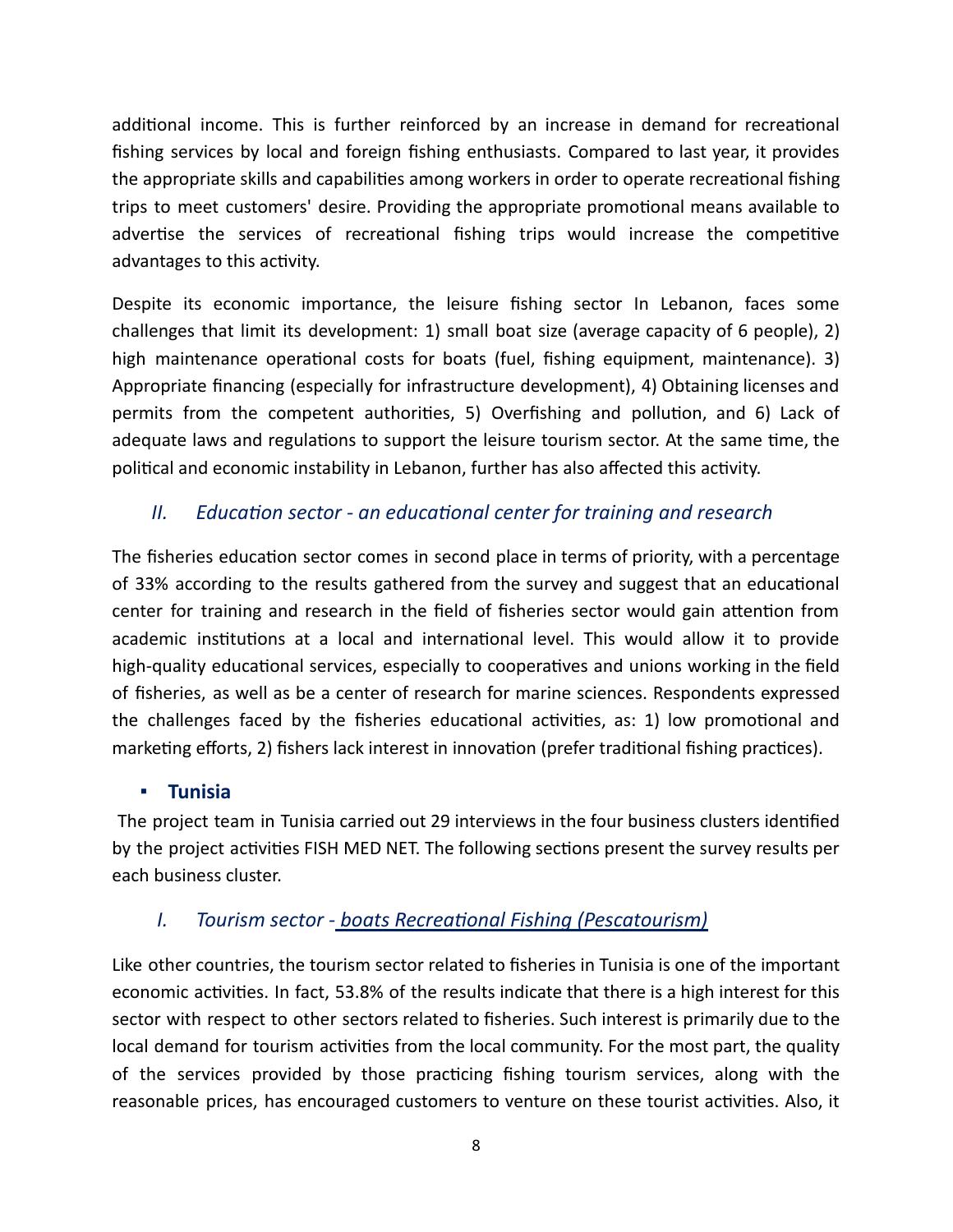was noted that there is an active interest by government agencies and bodies to develop, support and encourage tourism fishing activity by providing the appropriate infrastructure.

In spite of the importance of this sector, survey results showed challenges, the most important of all: : 1) lack of interest in working in this sector, along with 2)The lack of marine protected areas for practicing tourist fishing activity, 3) lack of financial services, 4) illegal immigration, limiting tourist fishing activities, 5) poor legal framework to regulate this sector, 6) few marine reserves dedicated to fishing activity, and 7) invasive species impacting local marine fauna.

#### *II. Food industries sector - Restaurant to sell Fresh and seafood*

The food industry sector is ranked second in terms of interest and employment, with a rate of 34.6%. The demand from the local community for fresh seafood, along with the quality of services provided satisfy the desire and need of customers. Complimenting the market demand, the workers in this sector seem to be well versed as they have the appropriate capabilities and skills for cooking and selling fish products. Another benefit is the involvement of local institutions and bodies that supervise and monitor restaurants specialized for selling seafood giving them support and encouragement. The challenges faced by the restaurant businesses are: 1) high sea food prices (due to lack of production), 2) lack of promotional and marketing skills (rely on word of mouth), 3) elevated operating costs, 4) lack of training programs to develop the sector, and 5) lack of appropriate logistics.

#### *III.* Operating sector - ponds for raising marine fish

The proposed business model is one of the models indicated by the results of the interviews conducted with the four target sectors within a project FISH MED NET.

Despite the low interest (7.7%), results indicate that there is a demand for pond-farmed fish, mainly linked to a decrease in the wild fish stocks and resources as a cause from overfishing. This could expand into opportunities for fish export, therefore contributing to the sustainable economic development of this sector. The shortcomings for this sector may be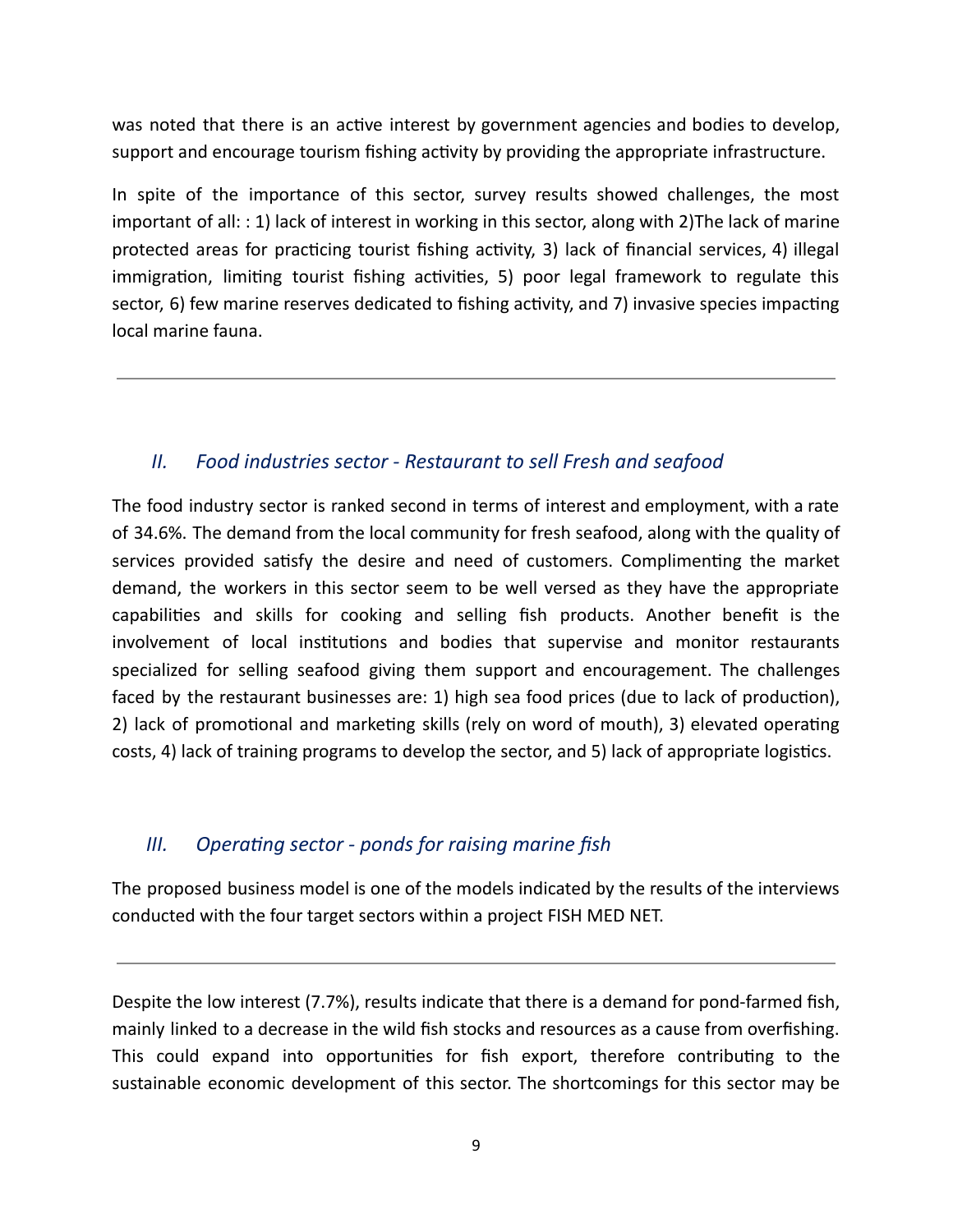associated with the: 1) market entry (competition from existing land based aquaculture ponds), 2) low yield from raising marine fish from lack of specialized labor, 3) weak administrative assistance and support, and 4) marine pollution that directly affects the production of fish in marine ponds.

## *IV.* Handicrafts sector - point of sale and exhibition of traditional products *made by women*

This sector is characterized by traditional products manufactured by women vested in this activity. Despite the low priority and employment rate for this sector (3.8%), Handicrafts sectors could be targeted to further develop and sustain this sector as the availability of skilled labor to manufacture traditional products and its market demand, seem enough to warrant further efforts by public authorities in facilitating this activity. Taken into consideration the possibility for building such activity its sustainability and development is faced by these challenges: 1) lack of marketing strategy (adequate labeling and packaging), 2) weak marketing campaign, 3) high costs of raw materials, 4) limited access to financial services, 5) of cooperatives specialized in developing this sector, 6) weak involvement from the Ministry of Tourism.

#### **<u>■ Palestine</u>**

A total of 72 interviews in the fisheries sector were collected by the Palestinian FISH MED NET staff in order to shed light as to the viable business models that can be used as a base to build upon for the project. The results have been grouped under the common four business clusters previously identified by the project and reported in the following sections.

#### *I. Food industries sector - a restaurant for selling and processing fish*

Result analysis lists the food industry sector as the most important economic activity in Palestine (listed by 44.9% of the respondents) both as an outlet for the fisheries sector itself, as well as, employment opportunity. Unlike partnered countries, where the fishery related food activities can be joined with tourism, the ongoing blockade on the Gaza Strip by the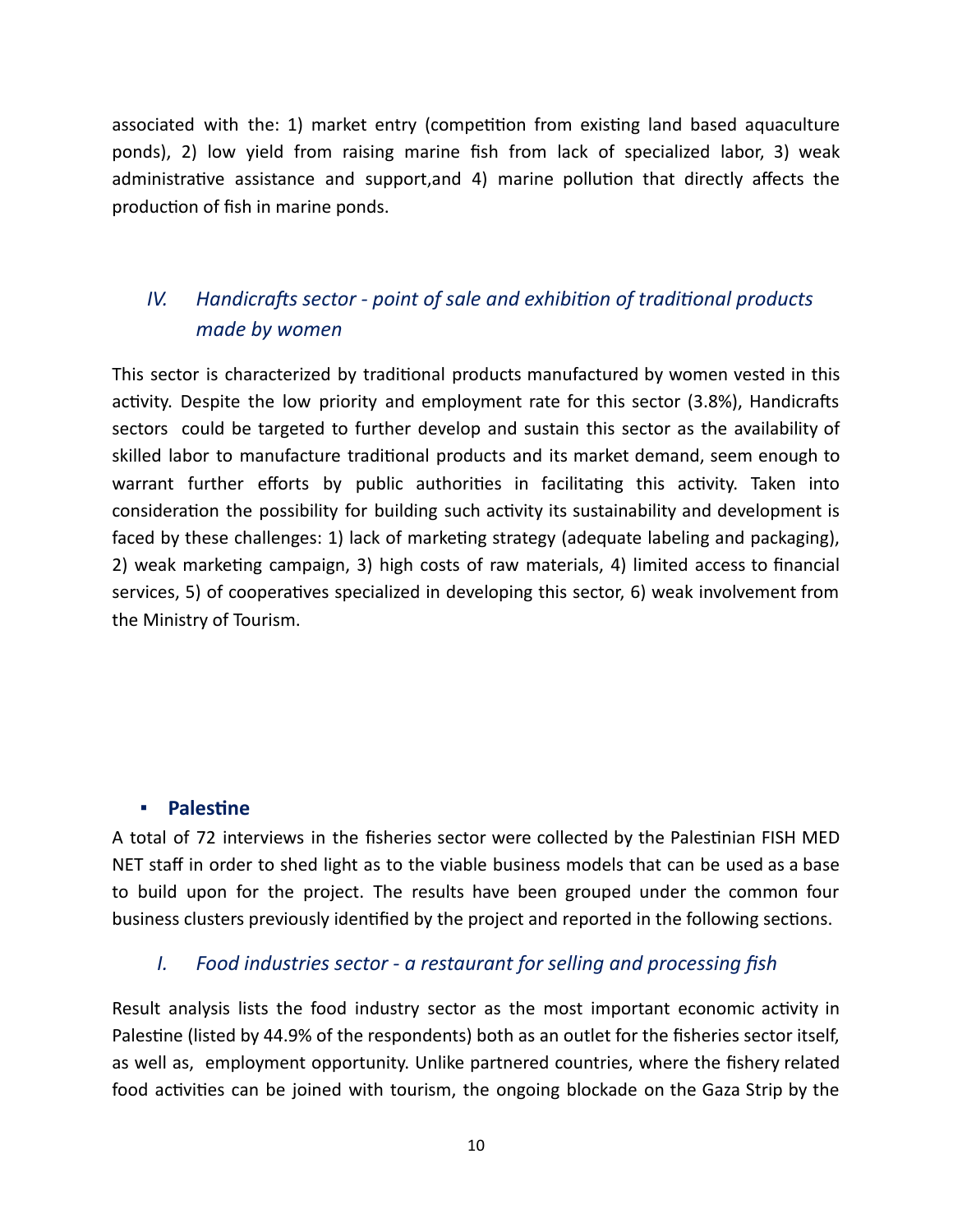Israeli side since 2007 in Palestine has contributed to a significant decline of the tourism sector and has distanced itself (for safety concerns) from the tourism sectors among other ones. In general, the results indicated a demand by Palestinian families for restaurants to sell and supply fish probably linked to a population increase and the families 'appetite as there has been a 10% annual fish consumption increase. Therefore, it reinforces the idea of establishing restaurants for selling and processing fish as it could have a positive aspect for the local economy. Complimenting this line of thought, it has been noted that many Palestinian families depend on buying fresh fish from restaurants, this is a missed out opportunity that would constitute success in establishing local businesses. Nonetheless, challenges have been recorded for this sector and can be summed up by 1) the lack of experience in the field of marketing, 2) limited funding available, 3) weak economy among the population of the Gaza Strip, and 4) limited fishing ground due to the restriction forced by the Israeli military forces.

## *II. Employment sector - Maintenance workshop Boats the hunt And sell Fishing Tools*

Among the various business differentiation activities that would prove beneficial among the population within the Gaza strip is educational programs to train people in becoming boat mechanics (23.2% of respondents voice their concern as such). At the same time the Gaza strip could benefit in dedicating infrastructures as boat garages where people can be trained to become experienced technicians and perform maintenance, repairs and assemble boats in order to complement the fishery sector. In fact, fishers are continuously looking to maintain boats and purchase fishing tools, and their average annual expenditure operating cost (boat maintenance and fishing gear) amounts to an average of 950 euros. International and local institutions have adopted some mechanisms to support the fishery sector encouraging this business model along with the establishment of infrastructure for boat maintenance. This has also been complimented by the interest of new groups entering the field.

International and local institutions have adopted some mechanisms to support the fishery sector encouraging this business model along with the establishment of infrastructure for boat maintenance. This has also been complimented by the interest of new groups entering the field.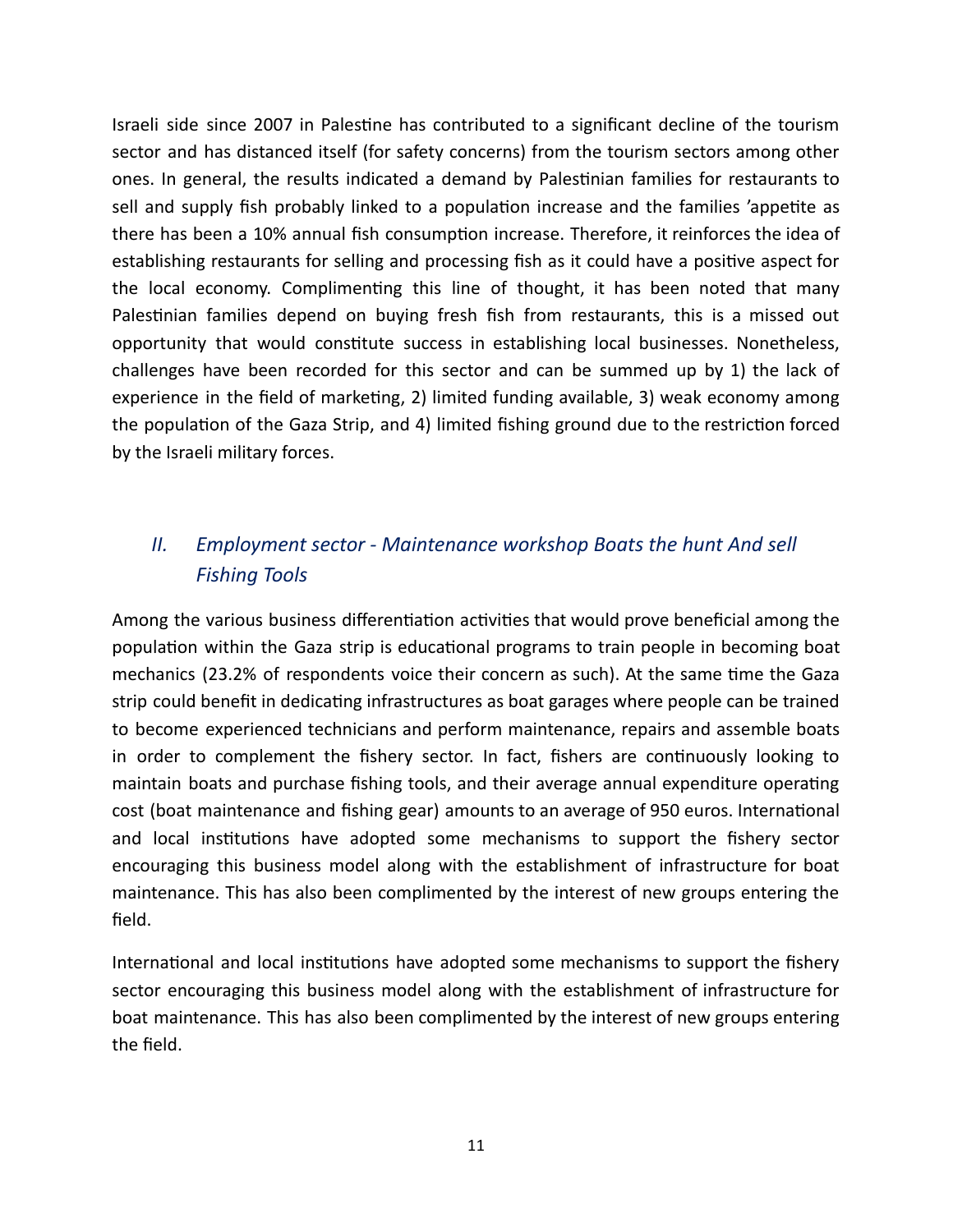The challenges that incur upon this activity are 1) weak funding for this type of business model, 2) lack of technical expertise needed to maintain boats, 3) limited equipment in maintaining boats due to the Israeli blockade on the Gaza Strip, and 4) absence of partnerships between the private sector and government agencies to successfully implement this type of business model.

#### *III. Industry sector - pools for fish farming*

Among all possible activities brought forth by the respondents, results gathered indicate the interest in establishing fish ponds (ranked third 18.8%.) Fish farming would be able to satisfy the quantities the market demand requires and be able to provide families with fresh fish. Even more so, with the restrictions placed upon the fishermen as a result of the Israeli control in the field of marine fishing in the Gaza Strip. Similarly the challenges faced fall under 1) the lack of funding, and 2) high operational costs of fish farming ponds (in particular the feed).

### *IV. tourism sector - Tourist booth selling fast food of fish*

Tourism also has potential and accounted for 13.0% of the results of the interviews. The results of the market analysis indicated that there has been a significant decline in the tourism sector as a result of the blockade on the Gaza Strip. This has resulted in a significant decline in the number of tourists, especially foreigners who constitute the primary target group for the tourism sector in the Gaza Strip. Therefore, fishery-related tourism has a big impact on the local community. The tourism sector could benefit from an 1) increase in the training sessions for workers, 2) availability of fresh fish production, and 3) availability of spaces allocated by the Gaza municipality to establish such kinds of projects close to the beach.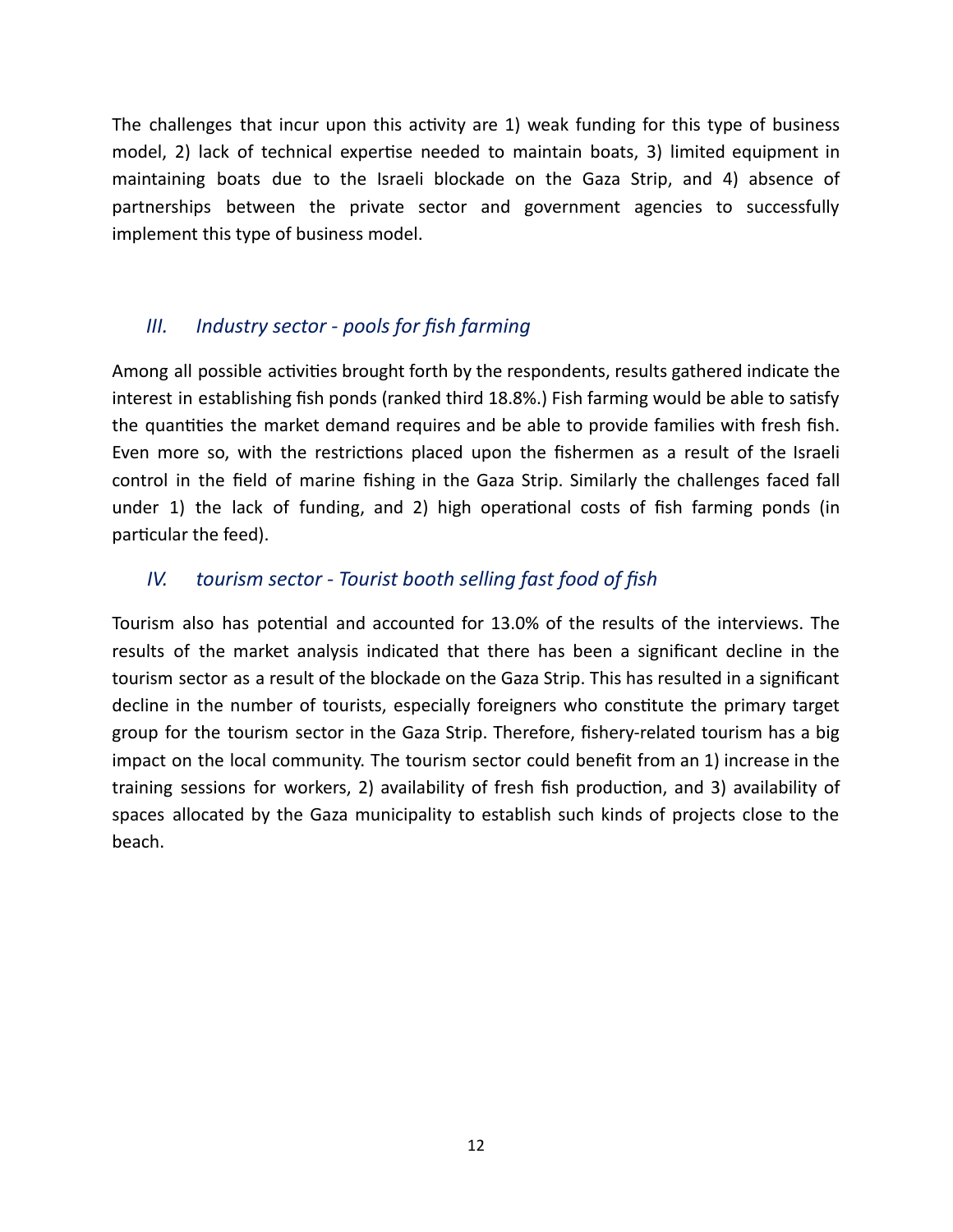## **4. Next steps for work**

This section will present the next steps that will be worked on within the third working package group within the activities of the project FISH MED NET:



### **5.** Recommendations

This activity was intended to highlight the stakeholder's perception in each country. It can be used as a guide in an attempt to facilitate possible business models for the FISH MED NET project. Here below are some general recommendations that can ease the implementation of the upcoming activities: This activity was intended to highlight the stakeholder's perception in each country. It can be used as a guide to facilitate possible business models for the FISH MED NET project. Here below are some general recommendations that can ease the implementation of the upcoming activities:

- Networking with government institutions to promote infrastructure investment in the four economic sectors related to fisheries.
- Develop policies that contribute that increase the development of the four targeted economic sectors, in particular the educational aspects.